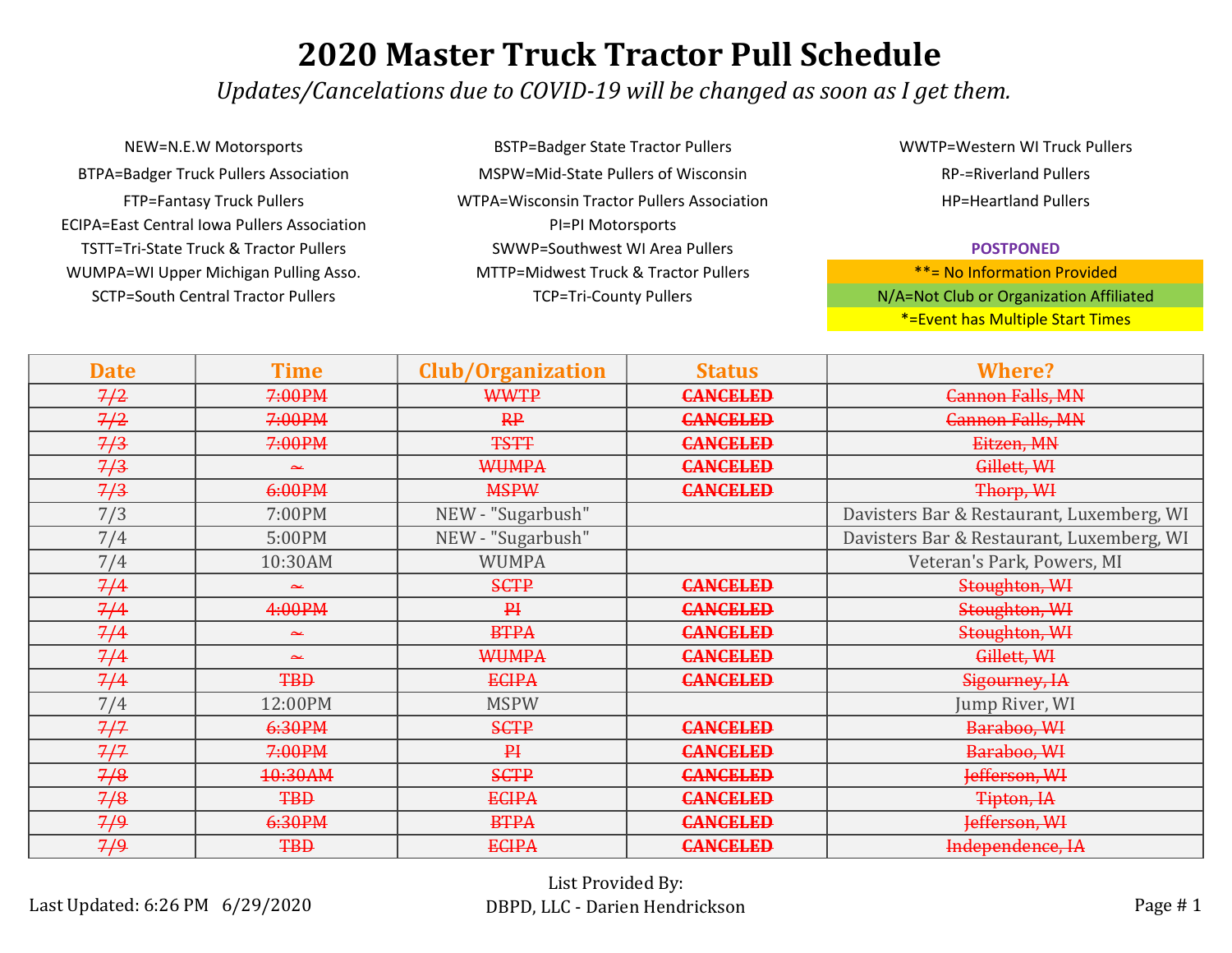*Updates/Cancelations due to COVID-19 will be changed as soon as I get them.*

NEW=N.E.W Motorsports BSTP=Badger State Tractor Pullers BTPA=Badger Truck Pullers Association MSPW=Mid-State Pullers of Wisconsin ECIPA=East Central Iowa Pullers Association PI=PI Motorsports TSTT=Tri-State Truck & Tractor Pullers SWWP=Southwest WI Area Pullers WUMPA=WI Upper Michigan Pulling Asso. MTTP=Midwest Truck & Tractor Pullers SCTP=South Central Tractor Pullers TCP=Tri-County Pullers TCP=Tri-County Pullers

FTP=Fantasy Truck Pullers WTPA=Wisconsin Tractor Pullers Association

WWTP=Western WI Truck Pullers RP-=Riverland Pullers HP=Heartland Pullers

#### **POSTPONED**

| <b>Date</b> | <b>Time</b> | <b>Club/Organization</b>    | <b>Status</b>   | <b>Where?</b>                          |
|-------------|-------------|-----------------------------|-----------------|----------------------------------------|
| 7/10        | 7:00PM      | <b>TSTT</b>                 | <b>CANCELED</b> | St. Charles, MN                        |
| 7/10        | 7:30PM      | WTPA                        | <b>CANCELED</b> | Bloomington, WI                        |
| 7/10        | 6:30PM      | <b>BSTP</b>                 | <b>CANCELED</b> | Baraboo, WI                            |
| 7/10        | <b>TBD</b>  | <b>ECIPA</b>                | <b>CANCELED</b> | Eldora, IA                             |
| 7/10        | 6:30PM      | <b>NEW</b>                  | <b>CANCELED</b> | Francis Greek, WI                      |
| 7/10        | 7:00PM      | $P+$                        | <b>CANCELED</b> | <b>Big Bend, WI</b>                    |
| 7/10        | 6:45PM      | P <sub>1</sub>              | <b>CANCELED</b> | Creekville, WI                         |
| 7/10        | 6:00PM      | <b>MTTP</b>                 | <b>CANCELED</b> | Big Bend, WI                           |
| 7/10        | **          | $***$                       | <b>CANCELED</b> | Marshfield Parish Pull, Marshfield, WI |
| 7/11        | 6:00PM      | <b>MTTP</b>                 | <b>CANCELED</b> | Big Bend, WI                           |
| 7/11        | 6:00PM      | P <sub>1</sub>              | <b>CANCELED</b> | Big Bend, WI                           |
| 7/11        | 6:00PM      | <b>BTPA</b>                 | <b>CANCELED</b> | Big Bend, WI                           |
| 7/11        | 6:00PM      | <b>NEW</b>                  | <b>CANCELED</b> | Luxemburg, WI                          |
| 7/11        | 11:00AM     | Berlin River Riders S. Club |                 | Berlin, WI                             |
| 7/11        | 6:30PM      | $P+$                        | <b>CANCELED</b> | Westfield, WI                          |
| 7/11        | 6:00PM      | <b>MSPW</b>                 | <b>CANCELED</b> | River Falls, WI                        |
| 7/11        | 6:00PM      | <b>WTPA</b>                 | <b>CANCELED</b> | River Falls, WI                        |
| 7/11        | 7:00PM      | RP                          | <b>CANCELED</b> | River Falls, WI                        |
| 7/11        | 3:00PM      | <b>WWTP</b>                 | <b>CANCELED</b> | Prairie Farm, WI                       |
| 7/11        | <b>TBD</b>  | <b>ECIPA</b>                | <b>CANCELED</b> | Wyoming, IA                            |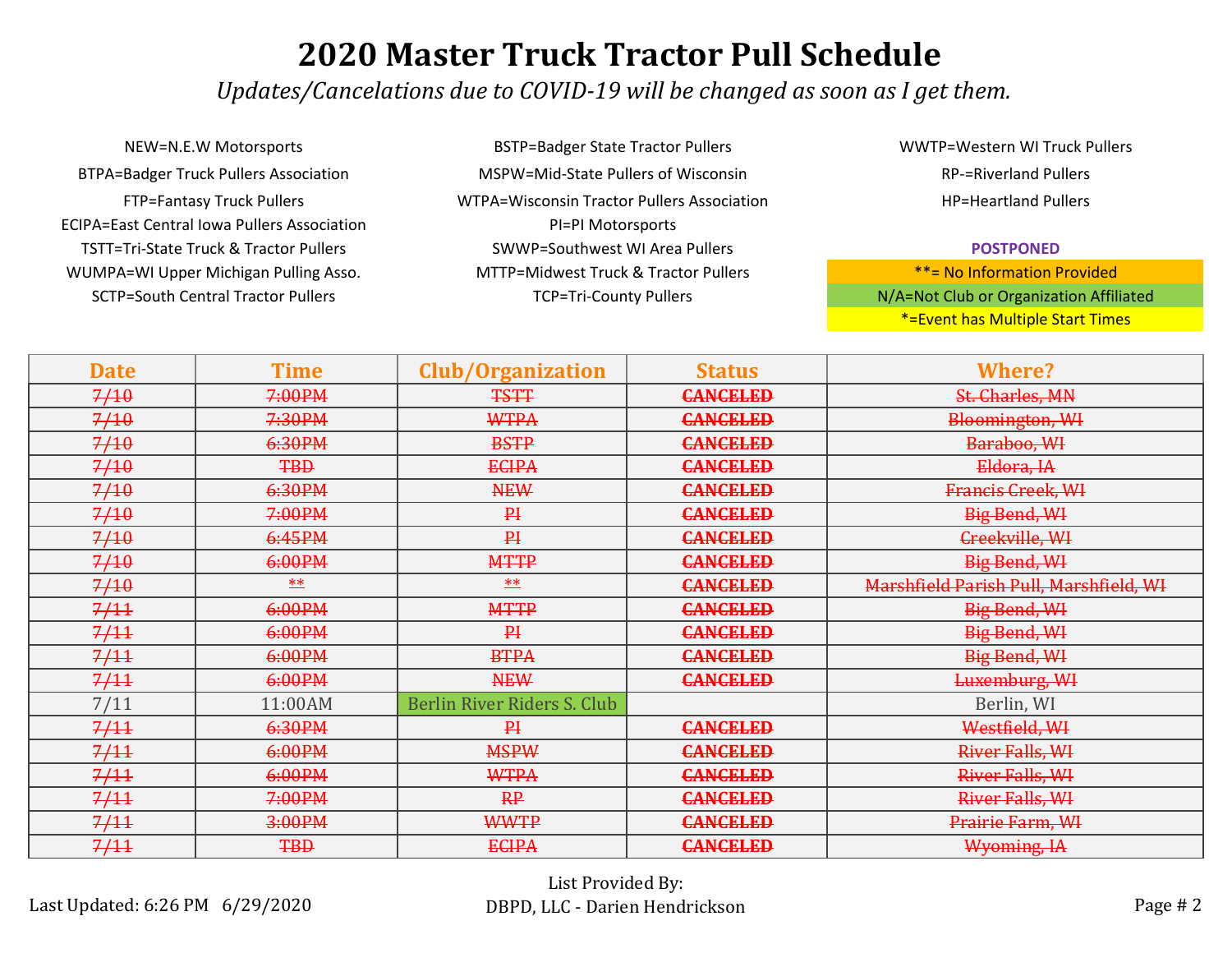*Updates/Cancelations due to COVID-19 will be changed as soon as I get them.*

NEW=N.E.W Motorsports BSTP=Badger State Tractor Pullers BTPA=Badger Truck Pullers Association MSPW=Mid-State Pullers of Wisconsin ECIPA=East Central Iowa Pullers Association PI=PI Motorsports TSTT=Tri-State Truck & Tractor Pullers SWWP=Southwest WI Area Pullers WUMPA=WI Upper Michigan Pulling Asso. MTTP=Midwest Truck & Tractor Pullers SCTP=South Central Tractor Pullers TCP=Tri-County Pullers TCP=Tri-County Pullers

FTP=Fantasy Truck Pullers WTPA=Wisconsin Tractor Pullers Association

WWTP=Western WI Truck Pullers RP-=Riverland Pullers HP=Heartland Pullers

#### **POSTPONED**

| <b>Date</b> | Time              | <b>Club/Organization</b> | <b>Status</b>    | <b>Where?</b>                          |
|-------------|-------------------|--------------------------|------------------|----------------------------------------|
| 7/11        | 7:00PM            | <b>WWTP</b>              | <b>CANCELED</b>  | Turtle Lake, WI                        |
| 7/11        | 6:00PM            | <b>SWWP</b>              | <b>CANCELED</b>  | <b>Richland Center, WI</b>             |
| 7/11        | 7:00PM            | <b>FTP</b>               | <b>CANCELED</b>  | Arlington, IA                          |
| 7/11        | 2:00PM & 7:00PM*  | <b>TCP</b>               | <b>CANCELED</b>  | Sussex, WI                             |
| 7/12        | 2:00PM            | <b>TCP</b>               | <b>CANCELED</b>  | Sussex, WI                             |
| 7/12        | <b>TBD</b>        | <b>SCTP</b>              | <b>CANCELED</b>  | Lodi, WI                               |
| 7/15        | 6:00PM            | **                       | <b>CANCELED</b>  | Fon du Lac County Fair, Fon du Lac, WI |
| 7/15        | 7:00PM            | P                        | <b>CANCELED</b>  | Waukesha, WI                           |
| 7/16        | 6:30PM            | <b>BSTP</b>              | <b>CANCELED</b>  | Monroe, WI                             |
| 7/16        | <b>TBD</b>        | <b>ECIPA</b>             | <b>CANCELED</b>  | Manchester, IA                         |
| 7/16        | 7:30PM            | <b>FTP</b>               | <b>CANCELED</b>  | Manchester, IA                         |
| 7/16        | 6:30PM            | P                        | <b>CANCELED</b>  | Amherst, WI                            |
| 7/17        | 6:30PM            | PI                       | <b>TENTATIVE</b> | Amherst, WI                            |
| 7/17        | 6:30PM            | HP                       | <b>CANCELED</b>  | <b>Elk River</b>                       |
| 7/17        | 7:00PM            | <b>MSPW</b>              |                  | Ladysmith, WI                          |
| 7/17        | <b>TBD</b>        | <b>ECIPA</b>             | <b>CANCELED</b>  | West Liberty, IA                       |
| 7/17        | 7:00PM            | <b>FTP</b>               | <b>CANCELED</b>  | Elizabeth, IL                          |
| 7/17        | <del>7:00PM</del> | <b>BSTP</b>              | <b>CANCELED</b>  | DeWitt, IA                             |
| 7/18        | 11:00AM           | $**$                     |                  | Rosholt Fairgrounds, Rosholt, WI       |
| 7/18        | 1:30PM & 6:30PM*  | <b>BSTP</b>              | <b>CANCELED</b>  | Darlington, WI                         |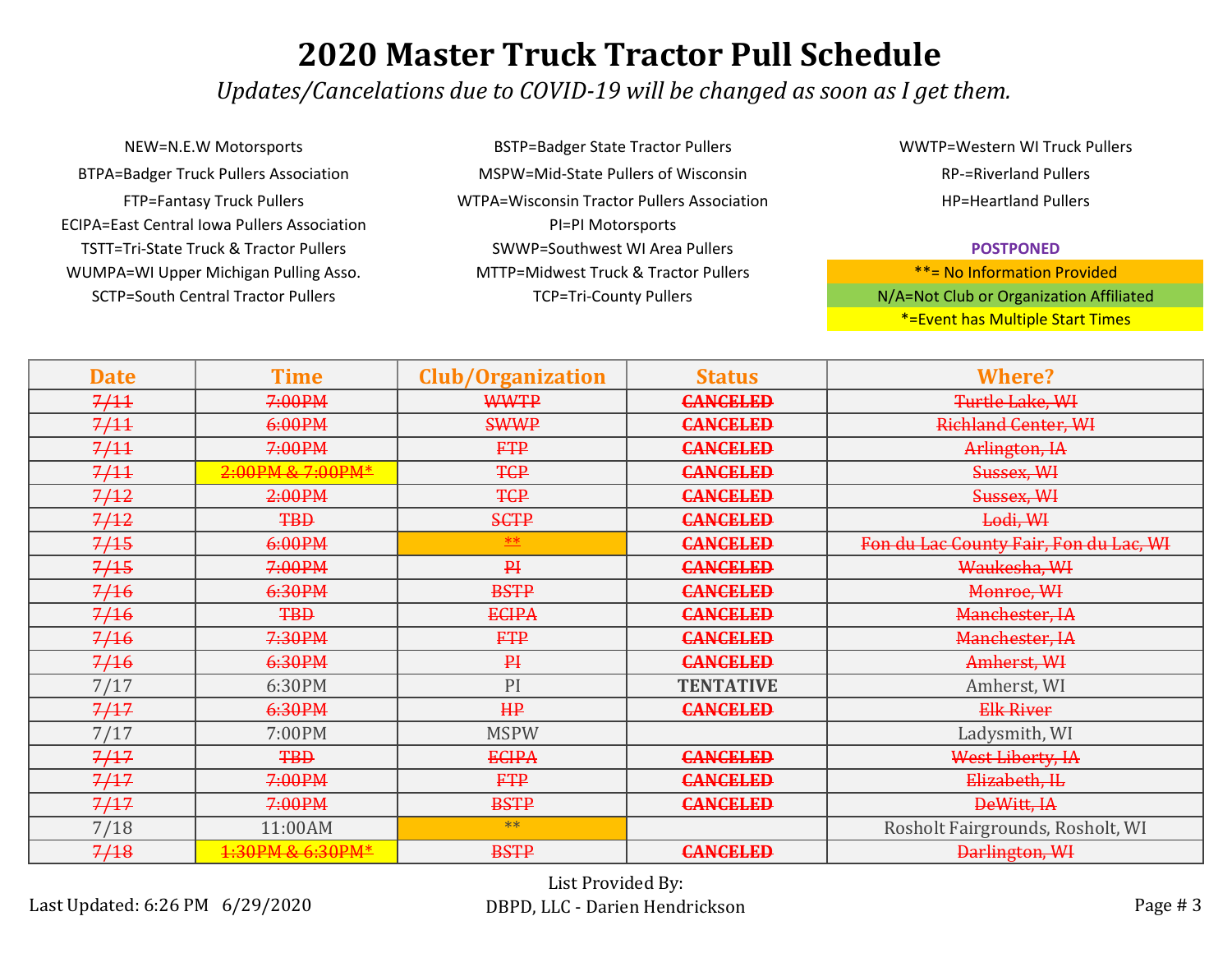*Updates/Cancelations due to COVID-19 will be changed as soon as I get them.*

NEW=N.E.W Motorsports BSTP=Badger State Tractor Pullers BTPA=Badger Truck Pullers Association MSPW=Mid-State Pullers of Wisconsin ECIPA=East Central Iowa Pullers Association PI=PI Motorsports TSTT=Tri-State Truck & Tractor Pullers SWWP=Southwest WI Area Pullers WUMPA=WI Upper Michigan Pulling Asso. MTTP=Midwest Truck & Tractor Pullers SCTP=South Central Tractor Pullers TCP=Tri-County Pullers TCP=Tri-County Pullers

FTP=Fantasy Truck Pullers WTPA=Wisconsin Tractor Pullers Association

WWTP=Western WI Truck Pullers RP-=Riverland Pullers HP=Heartland Pullers

#### **POSTPONED**

| <b>Date</b> | <b>Time</b>         | <b>Club/Organization</b>     | <b>Status</b>   | <b>Where?</b>                      |
|-------------|---------------------|------------------------------|-----------------|------------------------------------|
| 7/18        | <b>TBD</b>          | <b>SCTP</b>                  | <b>CANCELED</b> | Darlington, WI                     |
| 7/18        | 3:00PM              | <b>SWWP</b>                  | <b>CANCELED</b> | Boaz, WH                           |
| 7/18        | 7:00PM              | <b>WWTP</b>                  | <b>CANCELED</b> | Rice Lake, WI                      |
| 7/18        | 7:00PM              | <b>FTP</b>                   |                 | DeWitt, IA                         |
| 7/18        | 6:00PM              | <b>NEW</b>                   |                 | Lena, WI                           |
| 7/18        | 7:00PM              | <b>MSPW</b>                  | <b>CANCELED</b> | Rice Lake, WI                      |
| 7/19        | 1:00PM              | <b>FTP</b>                   | <b>CANCELED</b> | Elizabeth, IL                      |
| 7/19        | 11:00AM             | PI                           |                 | Mayville, WI                       |
| 7/19        | 12:00PM             | <b>TCP</b>                   | <b>CANCELED</b> | Waukesha, WI                       |
| 7/20        | ىم                  | <b>ECIPA</b>                 | <b>CANCELED</b> | Washington, IA                     |
| 7/21        | 6:00PM <sup>*</sup> | <b>BSTP</b>                  | <b>CANCELED</b> | Freeport, IL                       |
| 7/22        | $6:00PM*$           | <b>BSTP</b>                  | <b>CANCELED</b> | Freeport, IL                       |
| 7/22        | <b>TBD</b>          | <b>ECIPA</b>                 | <b>CANCELED</b> | Monticello, IA                     |
| 7/22        | 7:00PM              | <b>SCTPA</b>                 | <b>CANCELED</b> | Portage, WI                        |
| 7/23        | 7:00PM              | <b>NEW</b>                   |                 | Outagamie County Fair, Seymour, WI |
| 7/24        | 7:00PM              | <b>BSTP</b>                  | <b>CANCELED</b> | Helenville, WI                     |
| 7/24        | 7:00PM              | <b>MSPW</b>                  | <b>CANCELED</b> | Cadott, WH                         |
| 7/24        | 6:30PM              | <b>NEW</b>                   | <b>CANCELED</b> | Collins, W <sub>4</sub>            |
| 7/25        | 12:00PM             | <b>**(National Antiques)</b> |                 | Manawa, WI                         |
| 7/25        | 5:00PM              | <b>TCP</b>                   | <b>CANCELED</b> | Helenville, WI                     |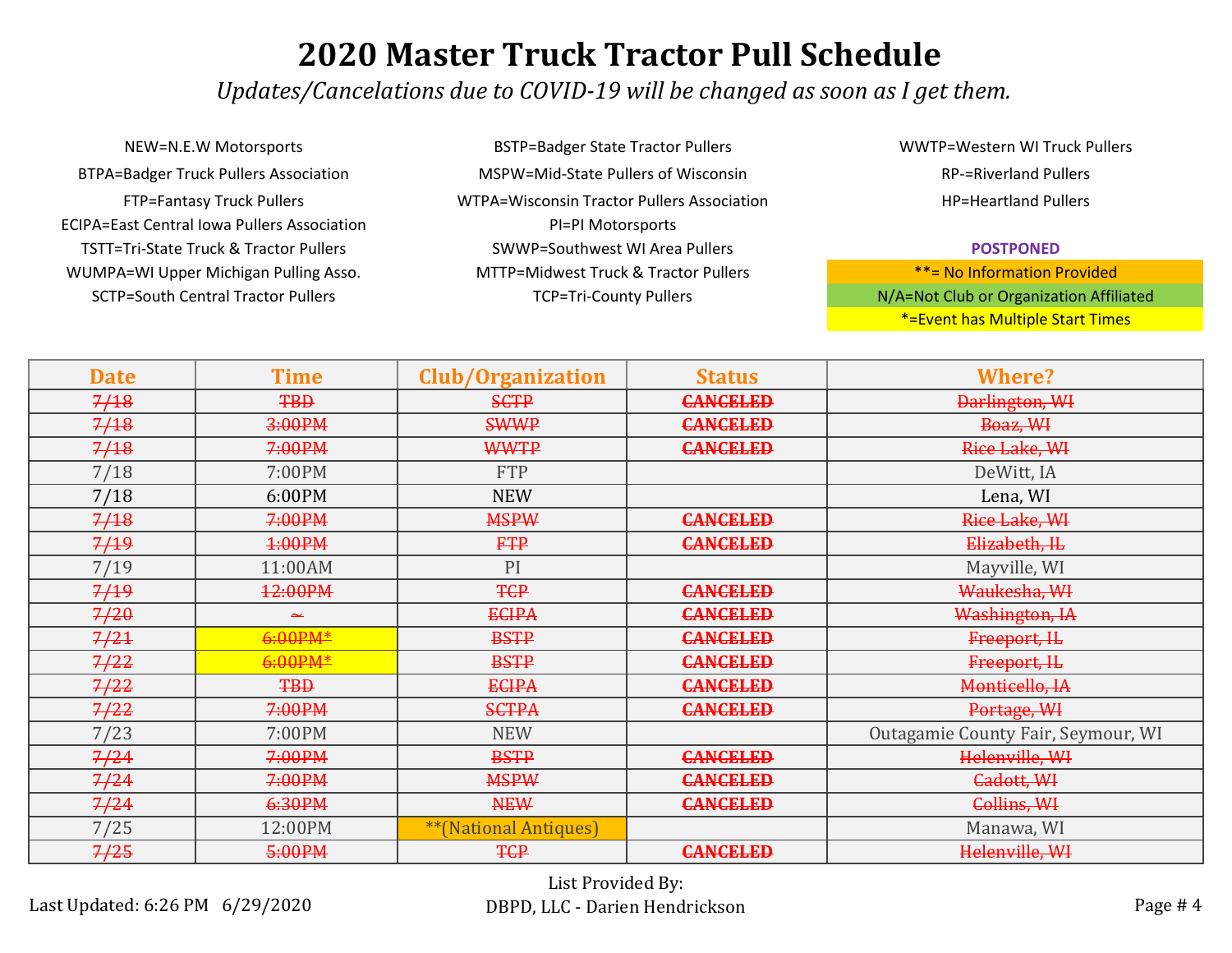*Updates/Cancelations due to COVID-19 will be changed as soon as I get them.*

ECIPA=East Central Iowa Pullers Association PI=PI Motorsports TSTT=Tri-State Truck & Tractor Pullers SWWP=Southwest WI Area Pullers WUMPA=WI Upper Michigan Pulling Asso. MTTP=Midwest Truck & Tractor Pullers NEW=N.E.W Motorsports BSTP=Badger State Tractor Pullers BTPA=Badger Truck Pullers Association MSPW=Mid-State Pullers of Wisconsin SCTP=South Central Tractor Pullers TCP=Tri-County Pullers TCP=Tri-County Pullers

FTP=Fantasy Truck Pullers WTPA=Wisconsin Tractor Pullers Association

WWTP=Western WI Truck Pullers RP-=Riverland Pullers HP=Heartland Pullers

#### **POSTPONED**

| <b>Date</b> | <b>Time</b> | <b>Club/Organization</b> | <b>Status</b>   | <b>Where?</b>                                 |
|-------------|-------------|--------------------------|-----------------|-----------------------------------------------|
| 7/25        | 5:00PM      | <b>BTPA</b>              | <b>CANCELED</b> | Helenville, WI                                |
| 7/25        | 7:00PM      | <b>TSTT</b>              |                 | Platteville, WI                               |
| 7/25        | 7:00PM      | HP                       | <b>CANCELED</b> | Mora                                          |
| 7/25        | 7:00PM      | RP                       | <b>CANCELED</b> | Hastings, WI                                  |
| 7/25        | 7:00PM      | <b>WTPA</b>              | <b>CANCELED</b> | Menomonie, WI                                 |
| 7/25        | عد          | <b>WTPA</b>              | <b>CANCELED</b> | Houston, MN                                   |
| 7/25        | 6:00PM      | <b>SWWP</b>              |                 | Viroqua, WI                                   |
| 7/25        | 7:00PM      | <b>MTTP</b>              | <b>CANCELED</b> | Denmark, WI                                   |
| 7/25        | 7:00PM      | <b>NEW</b>               | <b>CANCELED</b> | Denmark, WI                                   |
| 7/25        | 4:00PM      | <b>ECIPA</b>             |                 | Mississippi Valley Fairgrounds, Davenport, IA |
| 7/26        | 6:00PM      | <b>ECIPA</b>             | <b>CANCELED</b> | <b>Iowa City, IA</b>                          |
| 7/26        | 12:00PM     | <b>NEW</b>               | <b>CANCELED</b> | Washington County Fair, West Bend, WI         |
| 7/29        | 7:00PM      | HP                       | <b>CANCELED</b> | Pine City                                     |
| 7/29        | 7:00PM      | <b>ECIPA</b>             | <b>CANCELED</b> | <b>Mitchell County Fair, Osage, IA</b>        |
| 7/29        | 7:00PM      | <b>MTTP</b>              |                 | Ozaukee County Fair, Cedarburg, WI            |
| 7/29        | **          | <b>SCTP</b>              |                 | Racine, WI                                    |
| 7/29        | 6:30PM      | <b>BTPA</b>              |                 | Union Grove, WI                               |
| 7/29        | 6:30PM      | <b>TCP</b>               | <b>CANCELED</b> | <b>Union Grove, WI</b>                        |
| 7/30        | 7:00PM      | <b>MTTP</b>              |                 | Ozaukee County Fair, Cedarburg, WI            |
| 7/30        | 6:30PM      | <b>ECIPA</b>             | <b>CANCELED</b> | Jackson County Fairgrounds, Maquoketa, IA     |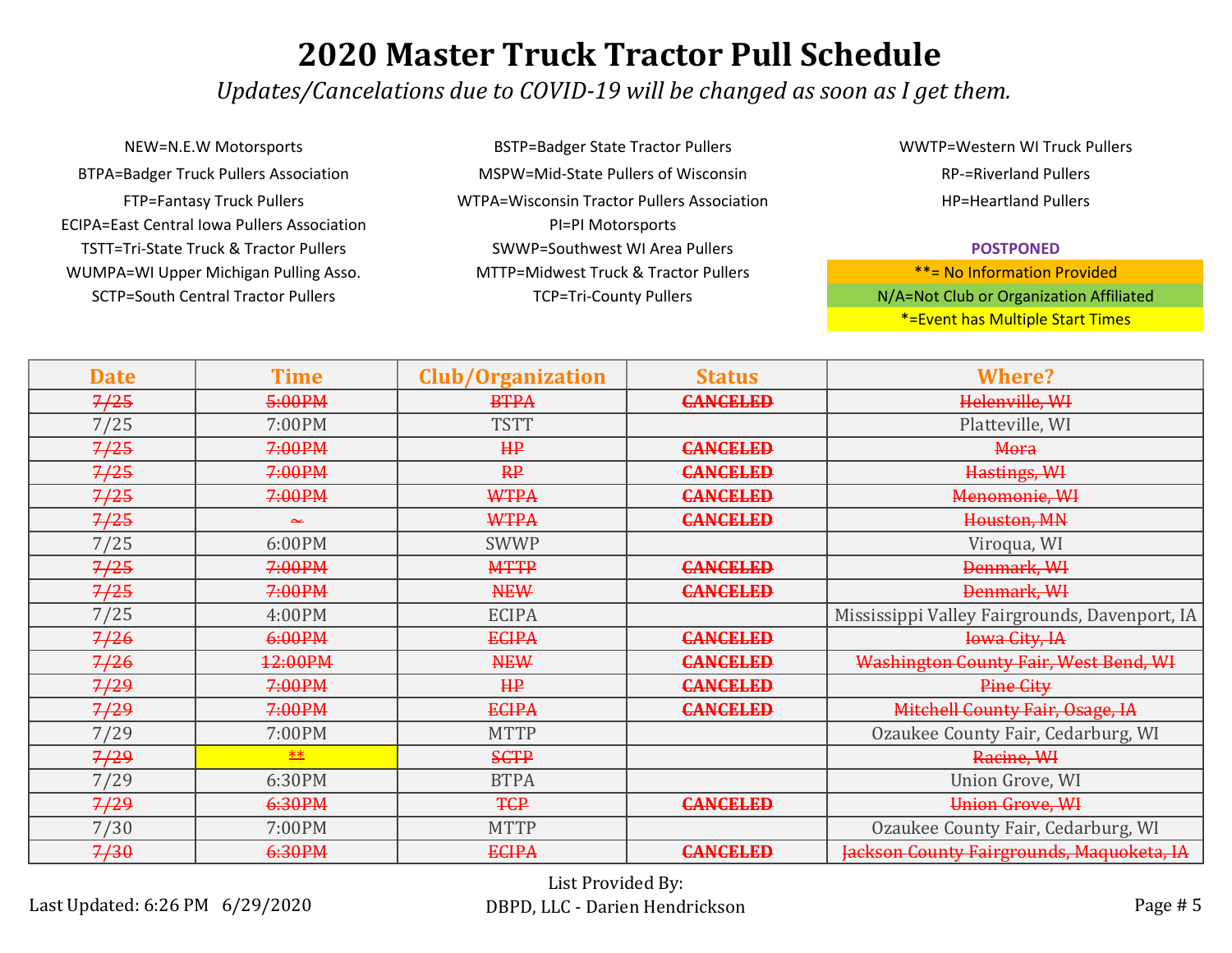*Updates/Cancelations due to COVID-19 will be changed as soon as I get them.*

SCTP=South Central Tractor Pullers TCP=Tri-County Pullers TCP=Tri-County Pullers NEW=N.E.W Motorsports BSTP=Badger State Tractor Pullers BTPA=Badger Truck Pullers Association MSPW=Mid-State Pullers of Wisconsin ECIPA=East Central Iowa Pullers Association PI=PI Motorsports TSTT=Tri-State Truck & Tractor Pullers SWWP=Southwest WI Area Pullers WUMPA=WI Upper Michigan Pulling Asso. MTTP=Midwest Truck & Tractor Pullers

FTP=Fantasy Truck Pullers WTPA=Wisconsin Tractor Pullers Association

WWTP=Western WI Truck Pullers RP-=Riverland Pullers HP=Heartland Pullers

#### **POSTPONED**

| <b>Date</b> | <b>Time</b> | <b>Club/Organization</b> | <b>Status</b>   | <b>Where?</b>                           |
|-------------|-------------|--------------------------|-----------------|-----------------------------------------|
| 7/31        | 6:30PM      | <b>BTPA</b>              |                 | Union Grove, WI                         |
| 7/31        | 7:00PM      | <b>TSTT</b>              | <b>CANCELED</b> | Mondovi, WI                             |
| 7/31        | 6:30PM      | P <sub>1</sub>           | <b>CANCELED</b> | Racine, WI                              |
| 7/31        | 6:30PM      | <b>BSTP</b>              | <b>CANCELED</b> | Mazomanie, WI                           |
| 7/31        | 7:00PM      | <b>NEW</b>               |                 | Valders, WI                             |
| 7/31        | 7:00PM      | PI                       |                 | Valders, WI                             |
| 7/31        | <b>**</b>   | <b>ECIPA</b>             | <b>CANCELED</b> | Waverly, IA                             |
| 7/31        | 7:00PM      | <b>WWTP</b>              | <b>CANCELED</b> | St. Croix Falls, WI                     |
| 7/31        | 6:30PM      | <b>WWTP</b>              | <b>CANCELED</b> | <b>Black River Falls, WI</b>            |
| 7/31        | 7:00PM      | <b>RP</b>                |                 | Lake Elmo, MN                           |
| 8/1         | عبد         | <b>WTPA</b>              | <b>CANCELED</b> | Hammond, WI                             |
| 8/1         | 6:00PM      | $**$                     |                 | Arpin, WI                               |
| 8/1         | $**$        | <b>ECIPA</b>             |                 | Dubuque, IA                             |
| 8/1         | 1:00PM      | <b>FTP</b>               |                 | Dubuque, IA                             |
| 8/1         | 4:00PM      | <b>NEW</b>               |                 | Valders, WI                             |
| 8/1         | 4:00PM      | PI                       |                 | Valders, WI                             |
| 8/1         | 7:00PM      | <b>BSTP</b>              | <b>CANCELED</b> | Warren, IL                              |
| 8/1         | 9:00AM      | <b>RP</b>                |                 | Dennison, MN                            |
| 8/1         | 11:00AM     | $**$                     | <b>CANCELED</b> | Scandinavia Corn Roast, Scandinavia, WI |
| 8/2         | 4:00PM      | <b>**</b>                | <b>CANCELED</b> | Scandinavia Corn Roast, Scandinavia, WI |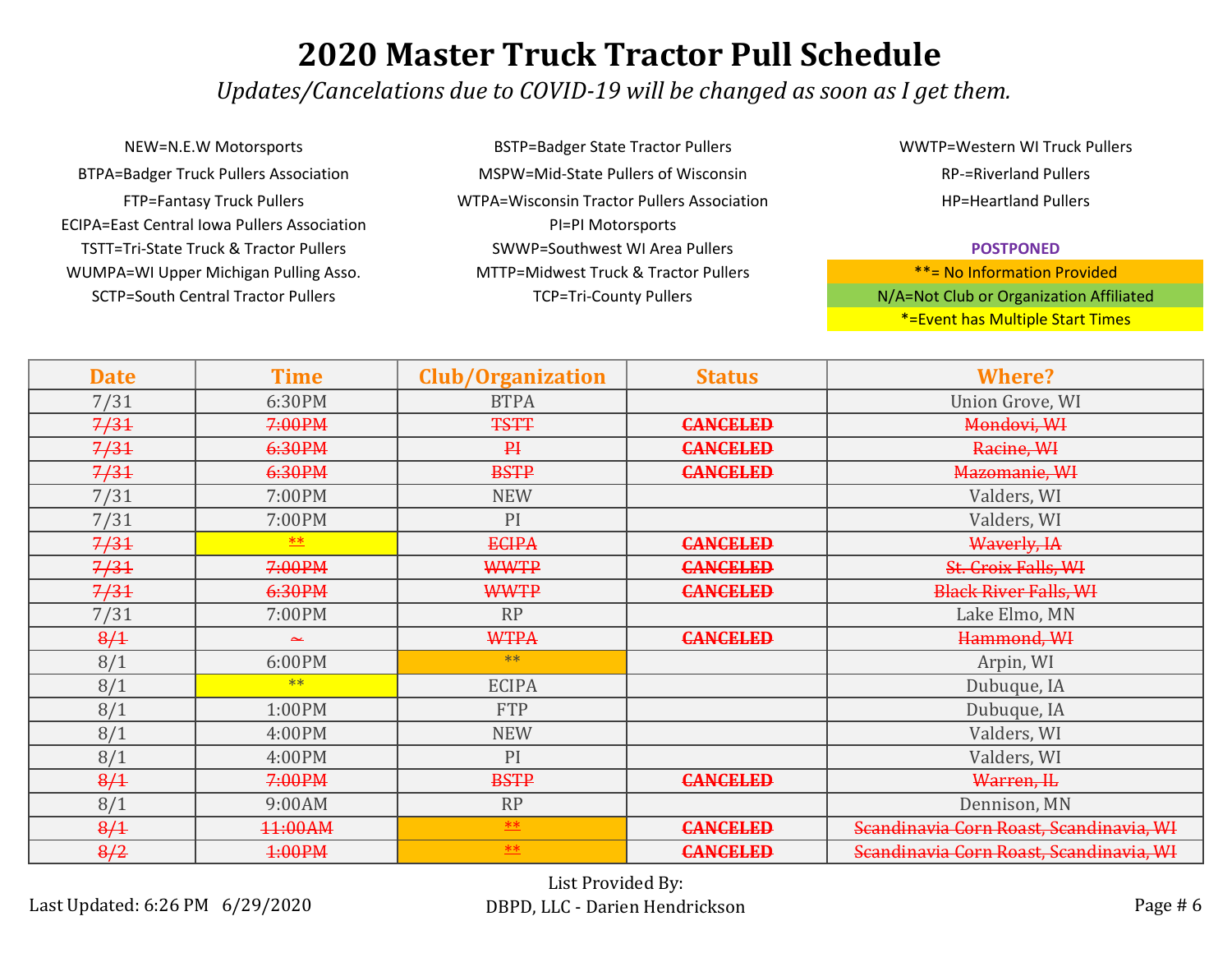*Updates/Cancelations due to COVID-19 will be changed as soon as I get them.*

ECIPA=East Central Iowa Pullers Association PI=PI Motorsports TSTT=Tri-State Truck & Tractor Pullers SWWP=Southwest WI Area Pullers WUMPA=WI Upper Michigan Pulling Asso. MTTP=Midwest Truck & Tractor Pullers NEW=N.E.W Motorsports BSTP=Badger State Tractor Pullers BTPA=Badger Truck Pullers Association MSPW=Mid-State Pullers of Wisconsin SCTP=South Central Tractor Pullers TCP=Tri-County Pullers TCP=Tri-County Pullers

FTP=Fantasy Truck Pullers WTPA=Wisconsin Tractor Pullers Association

WWTP=Western WI Truck Pullers RP-=Riverland Pullers HP=Heartland Pullers

#### **POSTPONED**

| <b>Date</b> | <b>Time</b> | <b>Club/Organization</b> | <b>Status</b>   | <b>Where?</b>            |
|-------------|-------------|--------------------------|-----------------|--------------------------|
| 8/4         | 7:00PM      | <b>TCP</b>               | <b>CANCELED</b> | Milledgeville, IL        |
| 8/5         | 6:30PM      | <b>BSTP</b>              | <b>CANCELED</b> | Milledgeville, IL        |
| 8/6         | 6:00PM      | HP                       | <b>CANCELED</b> | St. Cloud, MN            |
| 8/7         | $**$        | <b>ECIPA</b>             |                 | Springville, IA          |
| 8/7         | 6:30PM      | <b>NEW</b>               |                 | Oshkosh, WI              |
| 8/7         | 7:00PM      | <b>BSTP</b>              | <b>CANCELED</b> | Oshkosh, WI              |
| 8/7         | 7:00PM      | <b>FTP</b>               | <b>CANCELED</b> | Potosi, W <sub>4</sub>   |
| 8/7         | 7:00PM      | <b>MSPW</b>              |                 | Neillsville, WI          |
| 8/7         | 7:00PM      | <b>SCTP</b>              | <b>CANCELED</b> | Lodi, WI                 |
| 8/7         | 6:00PM      | PI                       |                 | Friendship, WI           |
| 8/7         | 6:00PM      | $**$                     |                 | Abbotsford, WI           |
| 8/8         | 10:00AM     | $**$                     |                 | Weyauwega, WI            |
| 8/8         | $*$         | <b>ECIPA</b>             | <b>CANCELED</b> | Potosi, W <sub>4</sub>   |
| 8/8         | 7:00PM      | <b>NEW</b>               |                 | Rosholt, WI              |
| 8/8         | 7:00PM      | <b>WWTP</b>              | <b>CANCELED</b> | Alema, W <sub>4</sub>    |
| 8/8         | 9:00AM      | RP                       |                 | Randolph, MN             |
| 8/8         | Noon        | <b>TSTT</b>              |                 | Lansing, IA              |
| 8/8         | 2:00PM      | <b>BSTP</b>              | <b>CANCELED</b> | Uticafest, Cambridge, WI |
| 8/8         | 5:00PM      | <b>TCP</b>               |                 | Uticafest, Cambridge, WI |
| 8/8         | 7:00PM      | <b>MSPW</b>              |                 | Curtis, WH               |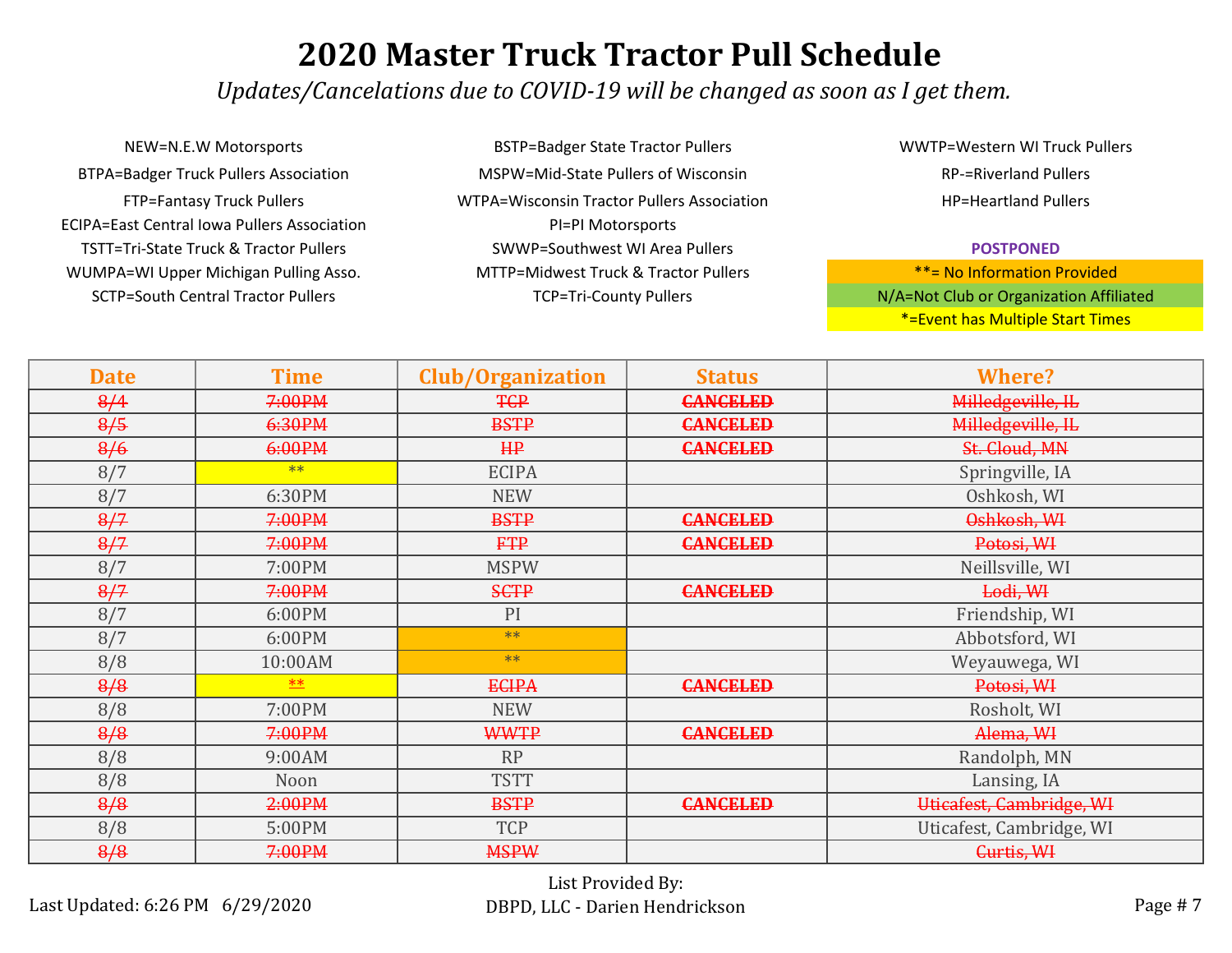*Updates/Cancelations due to COVID-19 will be changed as soon as I get them.*

SCTP=South Central Tractor Pullers TCP=Tri-County Pullers TCP=Tri-County Pullers NEW=N.E.W Motorsports BSTP=Badger State Tractor Pullers BTPA=Badger Truck Pullers Association MSPW=Mid-State Pullers of Wisconsin ECIPA=East Central Iowa Pullers Association PI=PI Motorsports TSTT=Tri-State Truck & Tractor Pullers SWWP=Southwest WI Area Pullers WUMPA=WI Upper Michigan Pulling Asso. MTTP=Midwest Truck & Tractor Pullers

FTP=Fantasy Truck Pullers WTPA=Wisconsin Tractor Pullers Association

WWTP=Western WI Truck Pullers RP-=Riverland Pullers HP=Heartland Pullers

#### **POSTPONED**

| <b>Date</b> | <b>Time</b>      | <b>Club/Organization</b> | <b>Status</b>   | <b>Where?</b>            |
|-------------|------------------|--------------------------|-----------------|--------------------------|
| 8/8         | 3:00PM           | <b>BTPA</b>              |                 | Johnson Creek, WI        |
| 8/8         | TBD              | <b>SCTP</b>              |                 | Johnson Creek, WI        |
| 8/9         | 12:00PM          | <b>BTPA</b>              |                 | Uticafest, Cambridge, WI |
| 8/9         | 12:00PM          | <b>SCTP</b>              |                 | Uticafest, Cambridge, WI |
| 8/9         | 12:00PM          | PI                       |                 | Uticafest, Cambridge, WI |
| 8/13        | 5:30PM           | <b>TCP</b>               | <b>CANCELED</b> | Belvidere, IL            |
| 8/14        | 7:00PM           | <b>NEW</b>               |                 | Newton, WI               |
| 8/14        | 7:00PM           | PI                       |                 | Newton, WI               |
| 8/14        | 6:00PM           | <b>WWTP</b>              |                 | Marengo, WI              |
| 8/14        | 7:00PM           | HP                       | <b>CANCELED</b> | <b>Little Falls</b>      |
| 8/14        | 7:00PM           | RP                       |                 | Ellsworth, WI            |
| 8/14        | TBD              | $**$                     |                 | Norwalk, WI              |
| 8/14        | Noon & TBD*      | <b>BSTP</b>              | <b>CANCELED</b> | Hillsboro, WI            |
| 8/15        | Noon & TBD*      | <b>BSTP</b>              | <b>CANCELED</b> | Hillsboro, WI            |
| 8/15        | <b>Noon</b>      | <b>BSTP</b>              | <b>CANCELED</b> | Edgerton, WI             |
| 8/15        | 7:00PM           | <b>NEW</b>               |                 | Newton, WI               |
| 8/15        | 7:00PM           | PI                       |                 | Newton, WI               |
| 8/15        | 6:00PM & 7:00PM* | $**$                     |                 | Weyauwega, WI            |
| 8/15        | TBD              | <b>ECIPA</b>             |                 | Palo, IA                 |
| 8/15        | 4:00PM           | <b>BTPA</b>              |                 | Ixonia, WI               |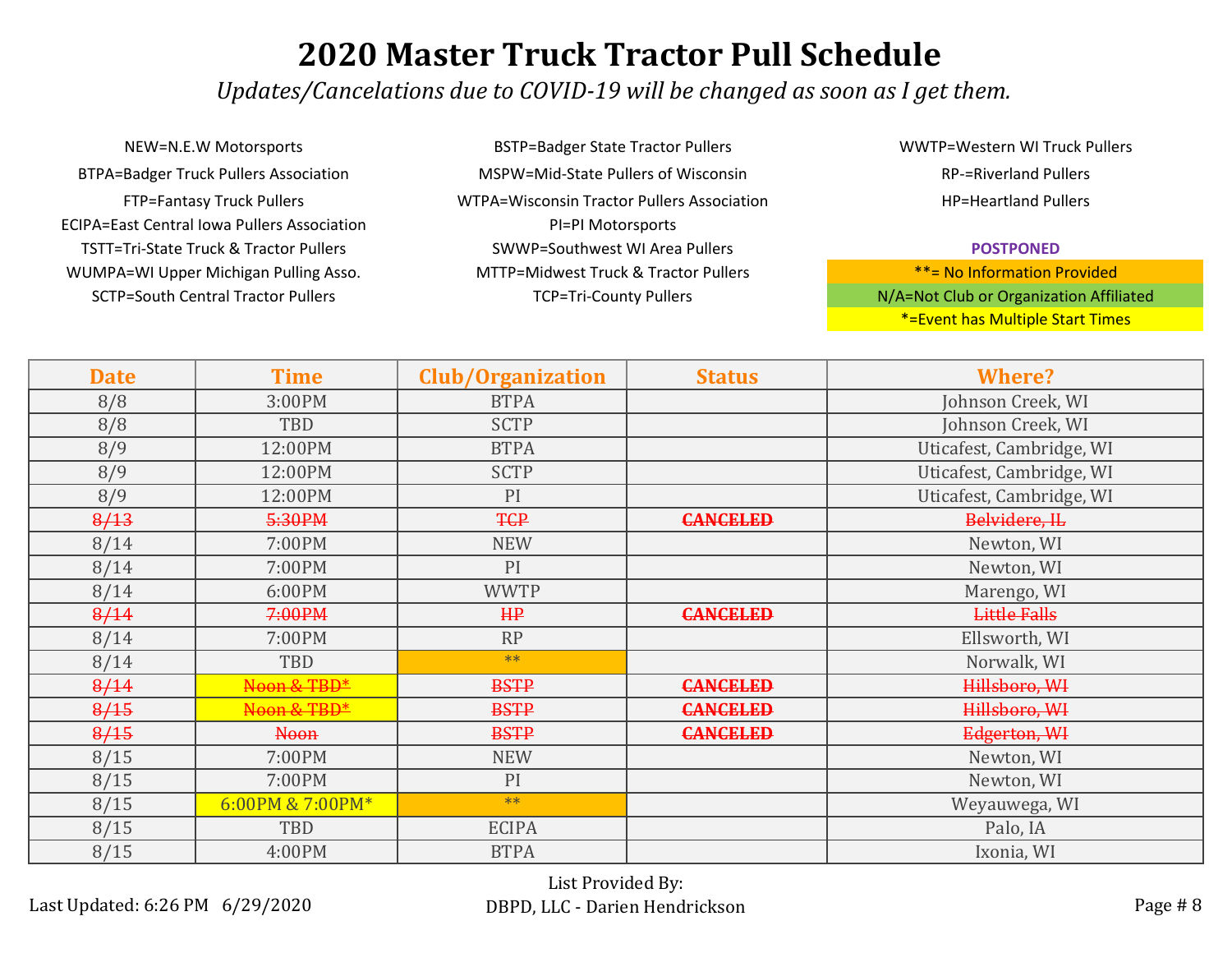*Updates/Cancelations due to COVID-19 will be changed as soon as I get them.*

NEW=N.E.W Motorsports BSTP=Badger State Tractor Pullers BTPA=Badger Truck Pullers Association MSPW=Mid-State Pullers of Wisconsin ECIPA=East Central Iowa Pullers Association PI=PI Motorsports TSTT=Tri-State Truck & Tractor Pullers SWWP=Southwest WI Area Pullers WUMPA=WI Upper Michigan Pulling Asso. MTTP=Midwest Truck & Tractor Pullers SCTP=South Central Tractor Pullers TCP=Tri-County Pullers TCP=Tri-County Pullers

FTP=Fantasy Truck Pullers WTPA=Wisconsin Tractor Pullers Association

WWTP=Western WI Truck Pullers RP-=Riverland Pullers HP=Heartland Pullers

#### **POSTPONED**

| <b>Date</b> | <b>Time</b> | <b>Club/Organization</b> | <b>Status</b>   | <b>Where?</b>                            |
|-------------|-------------|--------------------------|-----------------|------------------------------------------|
| 8/15        | TBD         | <b>FTP</b>               |                 | Wyoming, IA                              |
| 8/15        | 6:00PM      | <b>MSPW</b>              |                 | Merrill, WI                              |
| 8/15        | 6:30PM      | <b>WTPA</b>              |                 | Norwalk, WI                              |
| 8/16        | 3:00PM      | HP                       | <b>CANCELED</b> | <b>Long Prairie</b>                      |
| 8/16        | 1:00PM      | <b>SWWP</b>              |                 | Norwalk, WI                              |
| 8/19        | 6:00PM      | <b>BTPA</b>              | <b>CANCELED</b> | Kenosha County Fair, Wilmont, WI         |
| 8/19        | 7:00PM      | <b>BSTP</b>              | <b>CANCELED</b> | Beaver Dam, WI                           |
| 8/20        | 6:00PM      | <b>BTPA</b>              | <b>CANCELED</b> | Kenosha County Fair, Wilmont, WI         |
| 8/20        | 7:00PM      | <b>NEW</b>               |                 | DePere, WI                               |
| 8/20        | 6:00PM      | $P+$                     | <b>CANCELED</b> | Kenosha, WI                              |
| 8/20        | 7:00PM      | $**$                     |                 | Waushara County Fairgrounds, Wautoma, WI |
| 8/21        | 7:00PM      | $**$                     |                 | Waushara County Fairgrounds, Wautoma, WI |
| 8/21        | 7:00PM      | <b>NEW</b>               |                 | Gillett, WI                              |
| 8/21        | 6:30PM      | <b>BSTP</b>              | <b>CANCELED</b> | Pecatonica, IL                           |
| 8/21        | 7:00PM      | <b>TSTT</b>              | <b>CANCELED</b> | Lancaster, WI                            |
| 8/21        | 6:30PM      | <b>MSPW</b>              | <b>CANCELED</b> | Colby, WI                                |
| 8/22        | 6:30PM      | <b>WTPA</b>              | <b>CANCELED</b> | Colby, WI                                |
| 8/22        | 6:00PM      | <b>MTTP</b>              | <b>CANCELED</b> | Elkhorn, WI                              |
| 8/22        | $**$        | <b>ECIPA</b>             | <b>CANCELED</b> | Lancaster, WI                            |
| 8/22        | 11:00AM     | <b>NEW</b>               |                 | DePere, WI                               |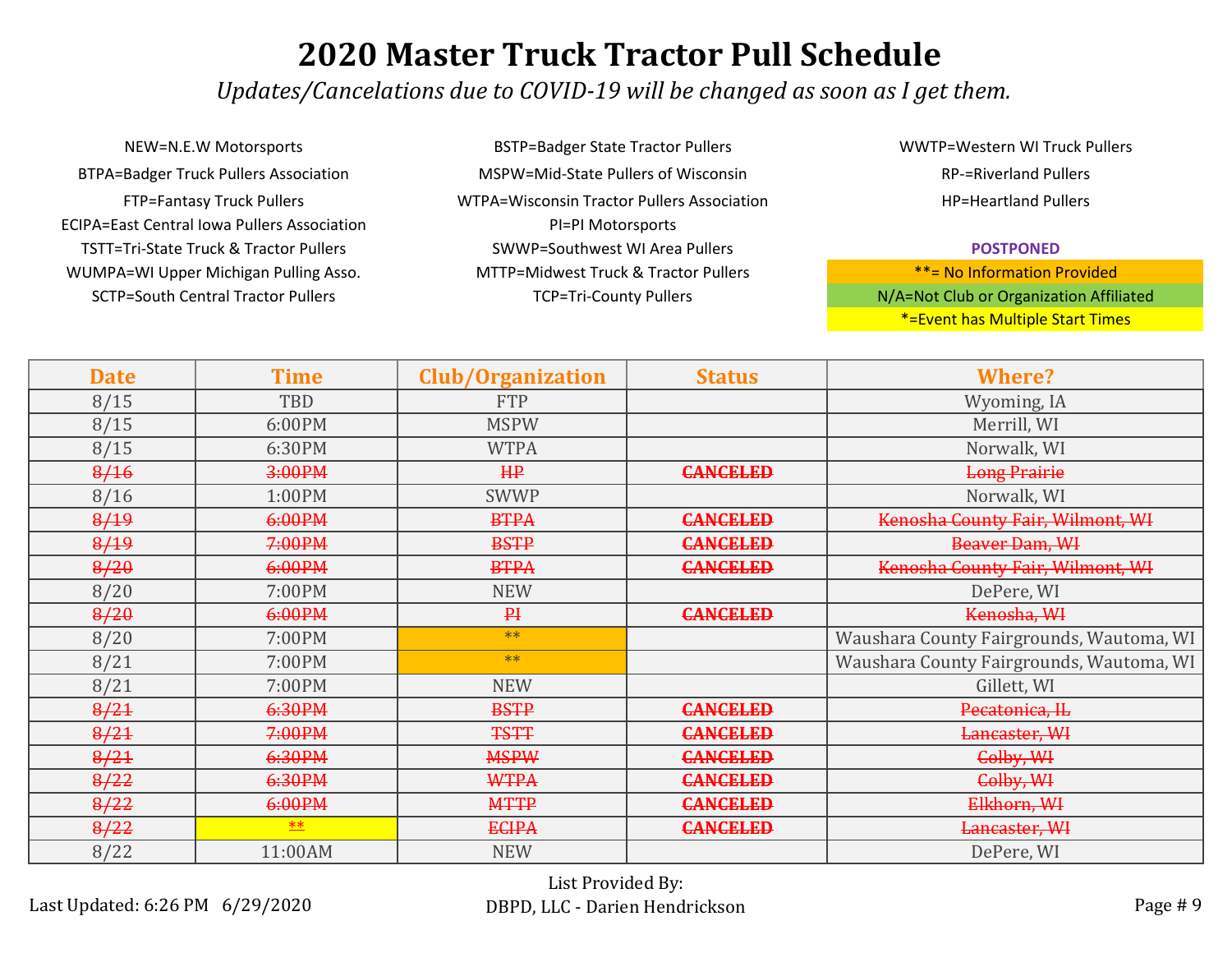*Updates/Cancelations due to COVID-19 will be changed as soon as I get them.*

NEW=N.E.W Motorsports BSTP=Badger State Tractor Pullers BTPA=Badger Truck Pullers Association MSPW=Mid-State Pullers of Wisconsin ECIPA=East Central Iowa Pullers Association **PI=PI Motorsports** TSTT=Tri-State Truck & Tractor Pullers SWWP=Southwest WI Area Pullers WUMPA=WI Upper Michigan Pulling Asso. MTTP=Midwest Truck & Tractor Pullers SCTP=South Central Tractor Pullers TCP=Tri-County Pullers TCP=Tri-County Pullers

FTP=Fantasy Truck Pullers WTPA=Wisconsin Tractor Pullers Association

WWTP=Western WI Truck Pullers RP-=Riverland Pullers HP=Heartland Pullers

#### **POSTPONED**

| <b>Date</b> | <b>Time</b> | <b>Club/Organization</b> | <b>Status</b>   | <b>Where?</b>                            |
|-------------|-------------|--------------------------|-----------------|------------------------------------------|
| 8/22        | 6:00PM      | <b>WWTP</b>              |                 | Cumberland, WI                           |
| 8/22        | 7:00PM      | <b>NEW</b>               |                 | Wautoma, WI                              |
| 8/22        | 7:00PM      | <b>BSTP</b>              | <b>CANCELED</b> | Sauk Prairie, WI                         |
| 8/22        | $**$        | $**$                     |                 | Thorp Mid-Summer Shootout, Thorp, WI     |
| 8/23        | 9:00AM      | <b>BTPA</b>              |                 | Dodge County Fairgrounds, Beaver Dam, WI |
| 8/27        | 7:00PM      | <b>NEW</b>               |                 | Manitowoc, WI                            |
| 8/28        | 7:00PM      | <b>TCP</b>               | <b>CANCELED</b> | Hustler, WI                              |
| 8/28        | 7:00PM      | <b>NEW</b>               |                 | Weyauwega, WI                            |
| 8/28        | 7:00PM      | PI                       |                 | Weyauwega, WI                            |
| 8/28        | 7:00PM      | <b>BTPA</b>              |                 | Weyauwega, WI                            |
| 8/28        | TBD         | <b>ECIPA</b>             |                 | Tripoli, IA                              |
| 8/28        | 6:30PM      | <b>SWWP</b>              | <b>CANCELED</b> | Gays Mills, WI                           |
| 8/28        | 7:00PM      | RP                       |                 | Kusileks Hillside Farm                   |
| 8/29        | 2:00PM      | <b>BTPA</b>              |                 | Theresa, WI                              |
| 8/29        | 2:00PM      | <b>SCTP</b>              |                 | Theresa, WI                              |
| 8/29        | 2:00PM      | PI                       |                 | Theresa, WI                              |
| 8/29        | 6:00PM      | <b>SCTP</b>              |                 | Kenosha, WI                              |
| 8/29        | TBD         | <b>SWWP</b>              |                 | Highland, WI                             |
| 8/29        | TBD         | <b>ECIPA</b>             |                 | Marengo, IA                              |
| 8/29        | 7:00PM      | PI                       |                 | Wausaukee, WI                            |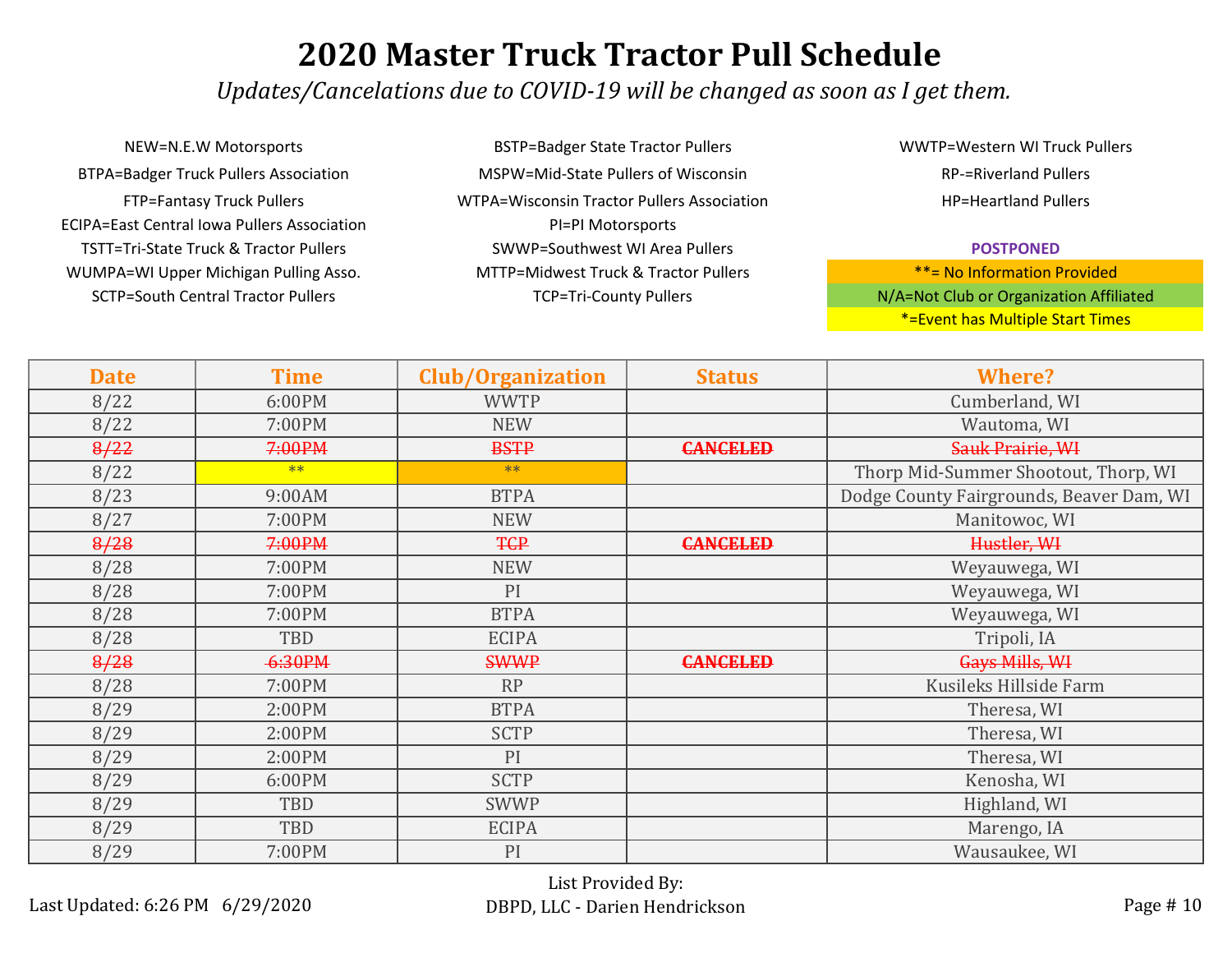*Updates/Cancelations due to COVID-19 will be changed as soon as I get them.*

NEW=N.E.W Motorsports BSTP=Badger State Tractor Pullers BTPA=Badger Truck Pullers Association MSPW=Mid-State Pullers of Wisconsin ECIPA=East Central Iowa Pullers Association **PI=PI Motorsports** TSTT=Tri-State Truck & Tractor Pullers SWWP=Southwest WI Area Pullers WUMPA=WI Upper Michigan Pulling Asso. MTTP=Midwest Truck & Tractor Pullers SCTP=South Central Tractor Pullers TCP=Tri-County Pullers TCP=Tri-County Pullers

FTP=Fantasy Truck Pullers WTPA=Wisconsin Tractor Pullers Association

WWTP=Western WI Truck Pullers RP-=Riverland Pullers HP=Heartland Pullers

#### **POSTPONED**

| <b>Date</b> | <b>Time</b> | <b>Club/Organization</b> | <b>Status</b>   | <b>Where?</b>                   |
|-------------|-------------|--------------------------|-----------------|---------------------------------|
| 8/29        | 7:00PM      | <b>NEW</b>               |                 | 21 Gun Roadhouse, Green Bay, WI |
| 8/29        | 6:00PM      | <b>WWTP</b>              | <b>CANCELED</b> | Ettrick, WI                     |
| 8/29        | 6:00PM      | <b>BSTP</b>              |                 | Prairie du Sac, WI              |
| 8/29        | 7:00PM      | <b>MSPW</b>              |                 | Loyal, WI                       |
| 8/29        | 7:00PM      | <b>WTPA</b>              |                 | Weyauwega, WI                   |
| 9/2         | 7:00PM      | PI                       |                 | Elkhorn, WI                     |
| 9/2         | 7:00PM      | <b>BTPA</b>              |                 | Elkhorn, WI                     |
| 9/3         | 4:00PM      | <b>WUMPA</b>             |                 | Norway, MI                      |
| 9/4         | 6:00PM      | <b>WWTP</b>              |                 | Shell Lake, WI                  |
| 9/4         | 7:00PM      | <b>NEW</b>               |                 | Suring, WI                      |
| 9/4         | 6:30PM      | <b>BSTP</b>              |                 | Plymouth, WI                    |
| 9/5         | 7:00PM      | <b>WTPA</b>              |                 | Jim Falls, WI                   |
| 9/5         | 7:00PM      | <b>NEW</b>               |                 | Suring, WI                      |
| 9/5         | 3:00PM      | <b>TCP</b>               |                 | Brooklyn, WI                    |
| 9/5         | TBD         | <b>SWWP</b>              |                 | Brooklyn, WI                    |
| 9/5         | 12:00PM     | PI                       |                 | Brooklyn, WI                    |
| 9/5         | 6:00PM      | <b>WWTP</b>              |                 | Clayton, WI                     |
| 9/5         | 6:00PM      | <b>RP</b>                |                 | Clayton, WI                     |
| 9/5         | 6:00PM      | <b>BSTP</b>              | <b>CANCELED</b> | Mineral Point, WI               |
| 9/5         | 12:00PM     | <b>MSPW</b>              |                 | Hawkins, WI                     |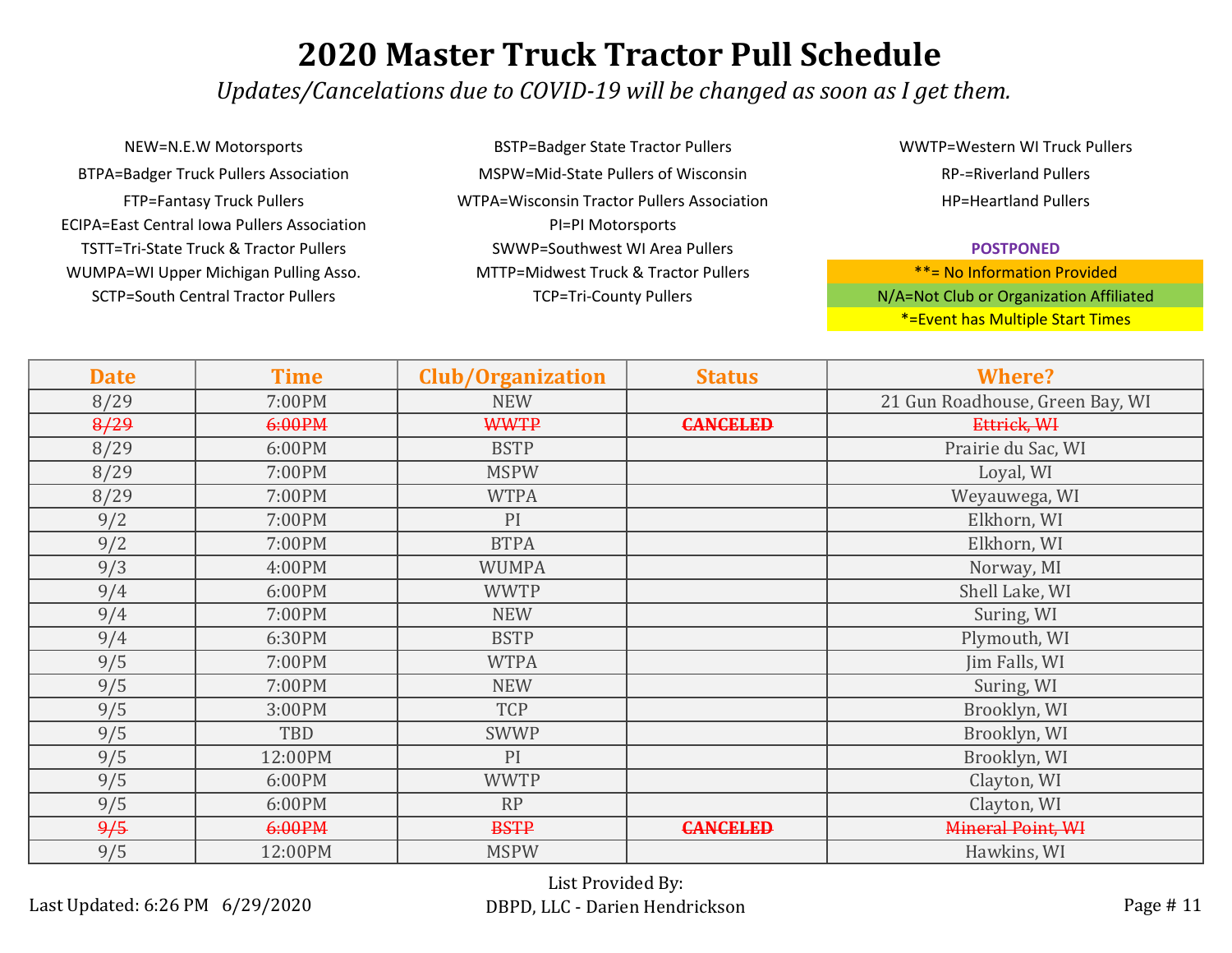*Updates/Cancelations due to COVID-19 will be changed as soon as I get them.*

NEW=N.E.W Motorsports BSTP=Badger State Tractor Pullers SCTP=South Central Tractor Pullers TCP=Tri-County Pullers TCP=Tri-County Pullers BTPA=Badger Truck Pullers Association MSPW=Mid-State Pullers of Wisconsin ECIPA=East Central Iowa Pullers Association PI=PI Motorsports TSTT=Tri-State Truck & Tractor Pullers SWWP=Southwest WI Area Pullers WUMPA=WI Upper Michigan Pulling Asso. MTTP=Midwest Truck & Tractor Pullers

FTP=Fantasy Truck Pullers WTPA=Wisconsin Tractor Pullers Association

WWTP=Western WI Truck Pullers RP-=Riverland Pullers HP=Heartland Pullers

#### **POSTPONED**

| <b>Date</b> | <b>Time</b>      | <b>Club/Organization</b> | <b>Status</b>   | <b>Where?</b>                                     |
|-------------|------------------|--------------------------|-----------------|---------------------------------------------------|
| 9/6         | 11:00AM          | <b>SCTP</b>              |                 | Brooklyn, WI                                      |
| 9/6         | 11:00AM          | <b>BTPA</b>              |                 | Brooklyn, WI                                      |
| 9/6         | 12:00PM          | <b>MTTP</b>              |                 | Brooklyn, WI                                      |
| 9/6         | 11:00AM & 6:30PM | PI                       |                 | Harrisville, WI                                   |
| 9/6         | 7:00PM           | <b>WTPA</b>              |                 | Ridgeland, WI                                     |
| 9/6         | TBD              | <b>SWWP</b>              |                 | HubCity, WI                                       |
| 9/6         | TBD              | <b>ECIPA</b>             |                 | Burlington, IA                                    |
| 9/6         | 12:00PM          | <b>MSPW</b>              |                 | Jump River, WI                                    |
| 9/11        | 7:00PM           | <b>TCP</b>               |                 | Platteville, WI                                   |
| 9/11        | 7:00PM           | <b>FTP</b>               |                 | Platteville, WI                                   |
| 9/11        | عنجا             | <b>PPL</b>               | <b>CANCELED</b> | <b>Curd Capitol Fall Nationals, Ellsworth, WI</b> |
| 9/12        | عد               | <b>PPL</b>               | <b>CANCELED</b> | <b>Curd Capitol Fall Nationals, Ellsworth, WI</b> |
| 9/12        | 12:00PM          | <b>TCP</b>               | <b>CANCELED</b> | Darien Cornfest, Darien, WI                       |
| 9/12        | 7:00PM           | <b>TSTT</b>              |                 | Mabel, MN                                         |
| 9/12        | 7:00PM           | <b>NEW</b>               |                 | Lena, WI                                          |
| 9/12        | 6:30PM           | <b>ECIPA</b>             |                 | Plateville, WI                                    |
| 9/12        | TBD              | <b>SWWP</b>              |                 | Richland County Fairgrounds, WI                   |
| 9/12        | 6:00PM           | PI                       |                 | West Bloomfield, WI                               |
| 9/12        | 5:00PM           | <b>MTTP</b>              |                 | Union Grove, WI                                   |
| 9/13        | 9:00AM           | <b>RP</b>                |                 | Northfield, MN                                    |